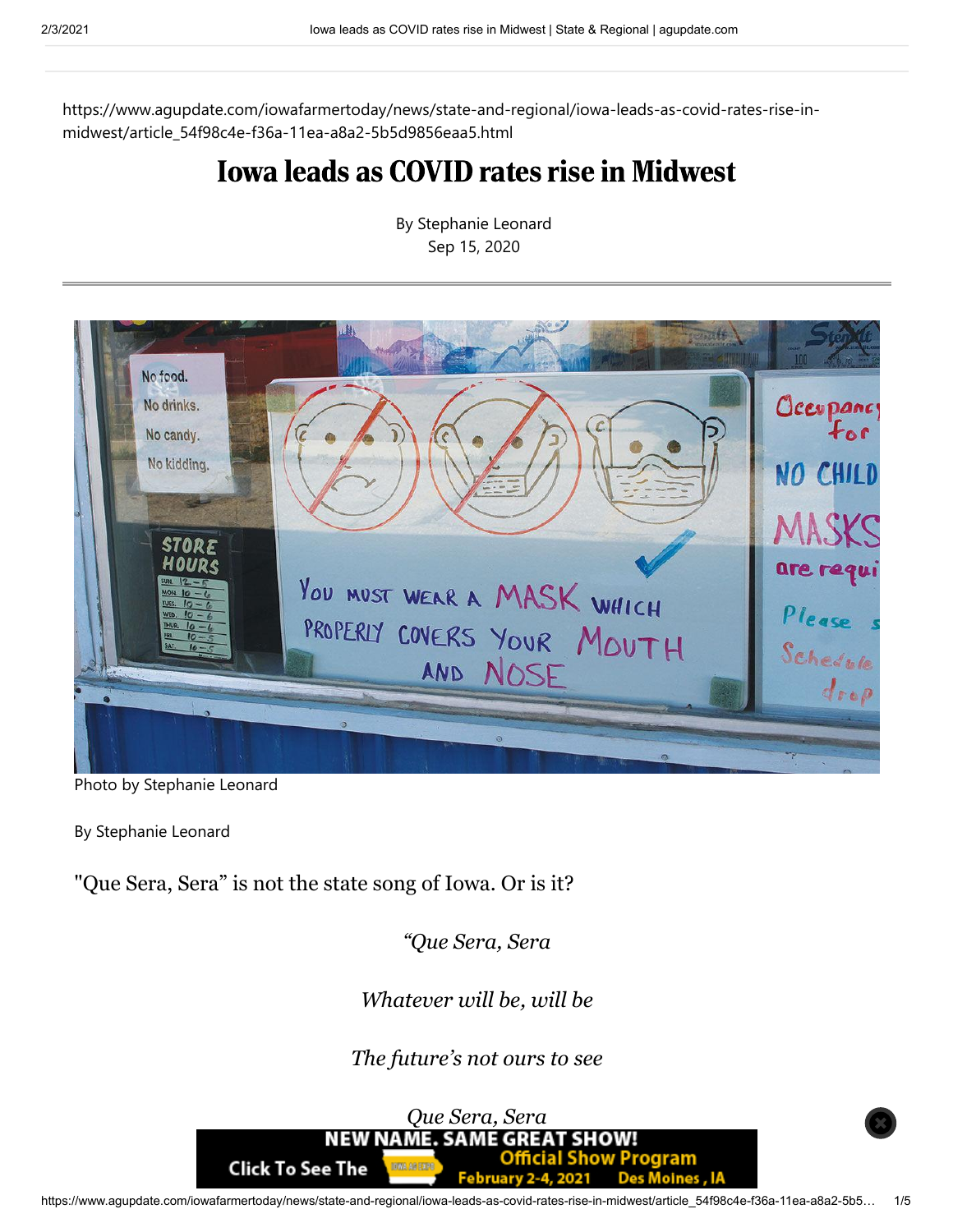2/3/2021 Iowa leads as COVID rates rise in Midwest | State & Regional | agupdate.com

*What will be, will be."*

## *It's sure no public health anthem.*

Have we adopted this melody at great expense?

In the country with the world's highest number of coronavirus cases (at least 6-plus million, including 183,000 deaths as of Sept. 1), Iowa is making national headlines, topping all states in new infections per capita.

## **Here are the figures:**

Iowa, which experienced a gradual increase in cases since the governor lifted early restrictions, broke its earlier records and led states over the last week in August in the highest daily reported cases per capita.



Iowa's case rate reported by the Washington Post on Sept. 2: 38 daily new reported cases per 100,000 residents, based on a seven-day rolling average, up 84% from the prior week. South Dakota and North Dakota rank second and third, with 37 and 34 new cases per 100,000 residents over the prior week, up 123% and 18%, respectively.

By the end of August, the New York Times reported Ames and Iowa City as Nos. 1 and 2, among U.S. metro areas in highest new case rates per capita over a two-week period.

It's not just new cases.

Hospitalizations and deaths, which lag new case onsets by several weeks, are also rising. Per the Washington Post, new daily reported deaths in Iowa increased 25% over the week ending Sept. 1; COVID-related hospitalizations increased more than 5% during that period.

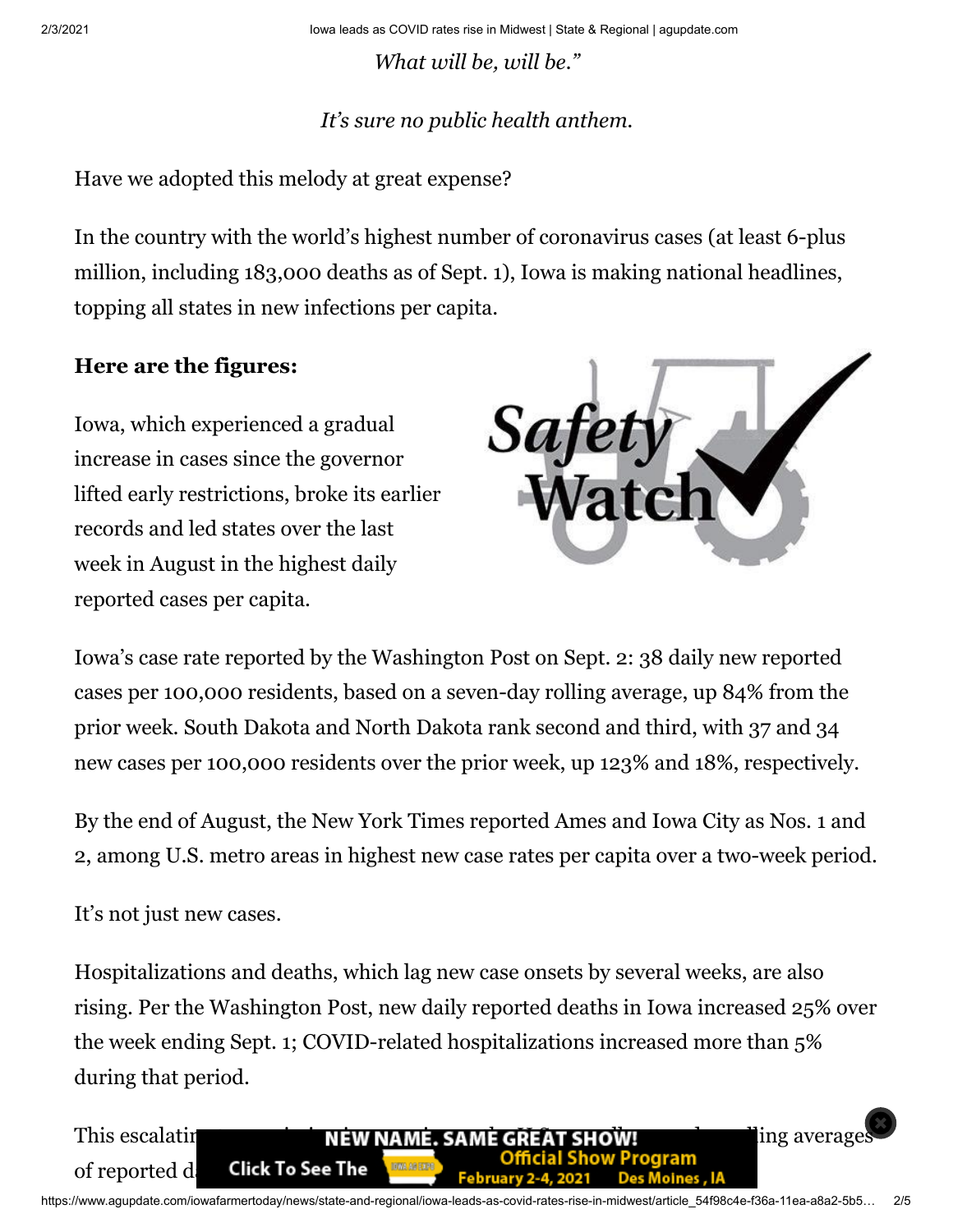What this suggests is that grit often ascribed to Midwesterners doesn't translate to the broad commitment and discipline required to curb this disaster that has affected all of us.

A White House Coronavirus Task Force state report released Aug. 30 refers to Iowa's highest case rate and "in-the-top-five highest" test positivity rates in the U.S., noting high community transmission through the state. Iowa was first designated a "red zone" state on Aug. 9, based on case transmission and test positivity rates (over 10%); cases have soared since then.

The Aug. 30 report indicates transmission is a problem in rural as well as metro areas and specifies 61 counties with red zone or yellow zone alerts based on cases, positivity rates and deaths.

Also, from the report: "Iowa had 232 new cases per 100,000 population in the last week, compared to a national average of 88 per 100,000.

"Mask mandates across the state must be in place to decrease transmission. In red zones, limit the size of social gatherings to 10 or fewer people; in yellow zones, limit social gatherings to 25 or fewer people.

"Encourage individuals that have participated in large social gatherings, birthday parties, and family gatherings to get tested and isolate themselves from older family members and those with comorbidities."

Since March, over 65,800 Iowans have been infected, with nearly 7,400 new cases identified in the week that I'm writing this. Over 1,100 have died. These are people in our communities, clinics, schools, churches, nurses, prisons, workforce, businesses, care centers and families.

And yet, we are still not seeing broad implementation of straight-forward practices that are proven to stop transmission and prevent deaths.

In recent days, I've reflected on a few experience aram **Click To See The** Moines . IA February 2-4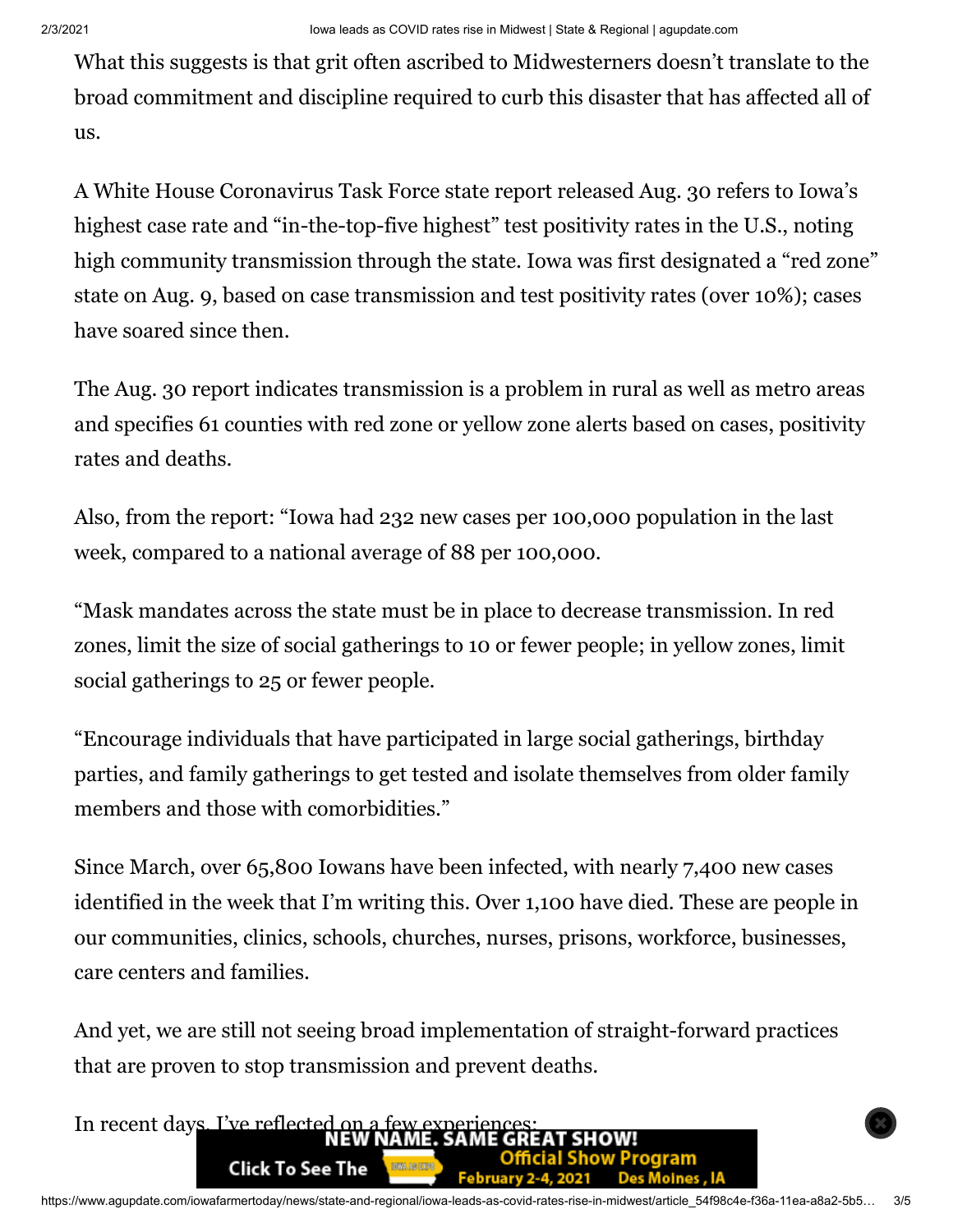One early morning, after driving 10 miles into town for groceries, I realized I'd forgotten my mask. I turned back to go get it, my absentmindedness more frustrating than the inconvenience. At the store, I watched a gentleman walk in without his, and saw the light bulb flash for him when he realized and turned back to get his from the car. It wasn't a big deal to just get the mask.

Several times, I've seen folks walk up to the door of a business or gathering, realize they forgot their mask, and walk back to get them. When I have a chance, I tell them "I've done it too! Thanks for getting your mask!"

A clerk in a "Mask Required"-posted store explained to me in a nonsensical way why she wasn't wearing a mask and the customer inside was not asked to either. "I know her," she tried. When that didn't work, "We stayed six feet apart." "What about your sign and protecting the other customers?" I asked.

This state we're in  $-$  no pun intended  $-$  should give all of us pause.

Are we comfortable and willing to accept a dozen or couple dozen Iowans dying, on average, every day? Are we comfortable ignoring this pandemic, prioritizing our own comforts over the little inconveniences that protect others in big ways?

Here are the last stanzas of Iowa's official state song. Maybe they'll help us consider how our actions today will be perceived in the future:

*"Go read the story of thy past.*

*O! Iowa, O! Iowa,*

*What glorious deeds,*

*what fame thou hast!*

*O! Iowa, O! Iowa,*